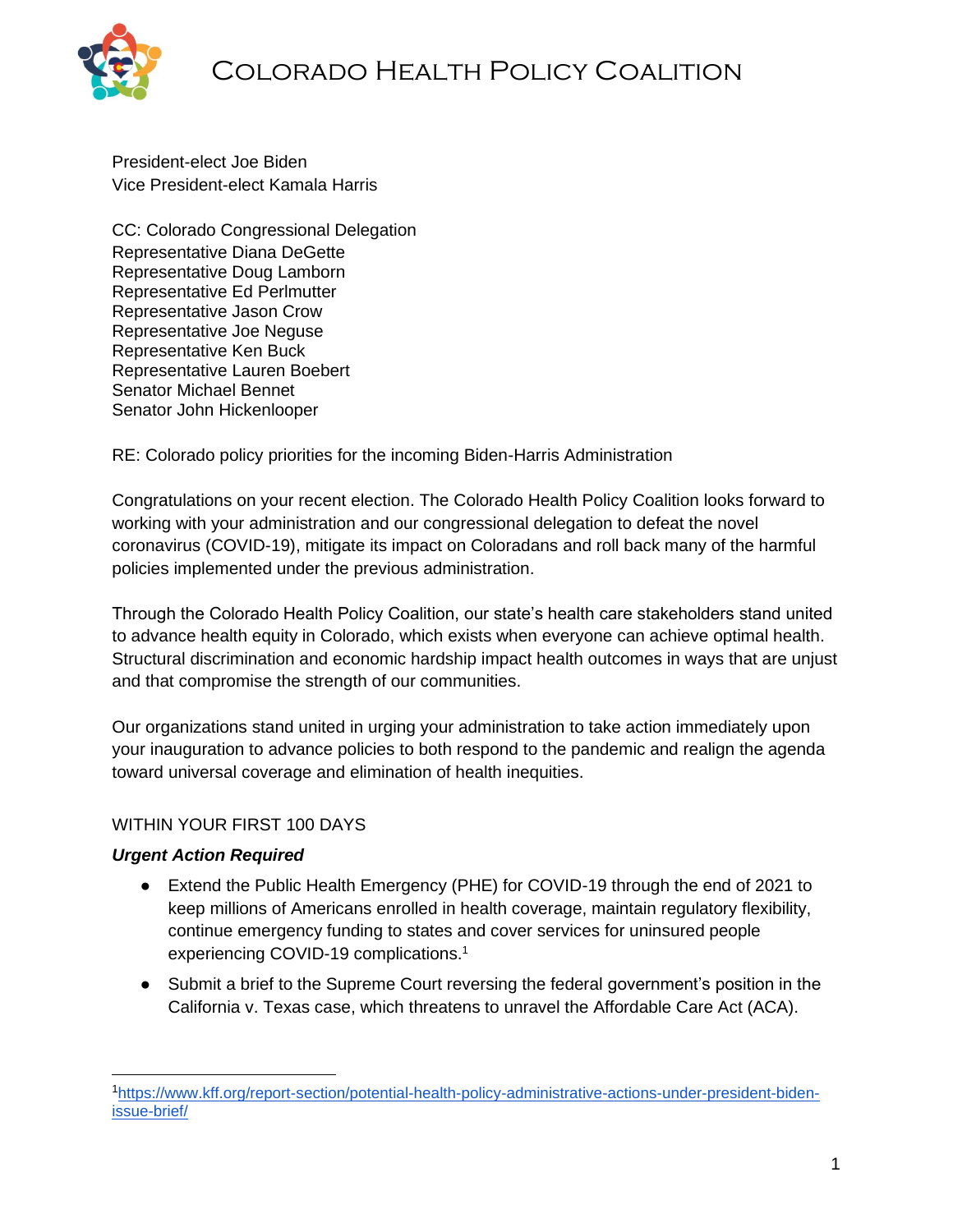## *Medicaid*

- Ensure eligible people can enroll in and maintain Medicaid coverage. Revise CMS guidance on increasing eligibility [verification](https://www.kff.org/medicaid/issue-brief/recent-medicaid-chip-enrollment-declines-and-barriers-to-maintaining-coverage/) requirements and [state Medicaid claiming.](https://www.kff.org/medicaid/issue-brief/medicaid-program-integrity-and-current-issues/)
- Rescind proposed regulations that would change Medicaid eligibility determination rules in ways that could create procedural barriers leading to eligible people losing coverage.
- Revise published regulations, including:
	- final Medicaid managed care rule that relaxes network adequacy, quality oversight, and beneficiary protections;
	- interim final Medicaid COVID-19 maintenance of effort rule that allows states to make certain changes to eligibility and benefits while receiving temporary enhanced federal matching funds during the COVID-19 public health emergency
	- $\circ$  final regulations removing sexual orientation and gender identity as prohibited bases of discrimination in state Medicaid programs, Medicaid managed care, and PACE programs
- Enhance the federal Medicaid matching fund (FMAP) bump during the public health emergency from 6.2% to 12% to help states avoid making harmful budget cuts to critical safety net programs.
- Provide 60 days prior notice to the end of the Public Health Emergency to state Medicaid Departments. Maintain CMS current guidance that allows six (6) months after the PHE to conclude Medicaid eligibility processing.
- Eliminate the 5-year ban for lawfully present immigrants to allow them to enroll in Medicaid and the Children's Health Insurance Plan (CHIP).
- Rescind or amend rules implemented by the previous administration that reduce access, increase the likelihood of discrimination or harm immigrants.
- Revise Section 1115 state demonstration waiver policy to focus on increasing and expanding coverage.<sup>2</sup> Reverse federal support for 1) implementing work requirements for Medicaid recipients and 2) taking a block grant approach to funding Medicaid.<sup>3</sup>
- Establish a new, robust effort to measure and promote health equity to remove systemic barriers to health for people of color and low income populations. Produce a Health Equity Plan of Action by September 2021.

# *Affordable Care Act*

● Instruct all federal agencies to reverse the administrative harm intended to dismantle the ACA.

<sup>2</sup>[https://www.kff.org/report-section/potential-health-policy-administrative-actions-under-president-biden](https://www.kff.org/report-section/potential-health-policy-administrative-actions-under-president-biden-issue-brief/)[issue-brief/](https://www.kff.org/report-section/potential-health-policy-administrative-actions-under-president-biden-issue-brief/)

 $3$  Many of the recommendations in this letter have also been requested by other states, and leading national health organizations. For specific details on how to implement many of our recommendations: <https://www.communitycatalyst.org/resources/publications/document/Undoing-The-Harm.pdf> and [https://www.kff.org/report-section/potential-health-policy-administrative-actions-under-president-biden](https://www.kff.org/report-section/potential-health-policy-administrative-actions-under-president-biden-issue-brief/)[issue-brief/](https://www.kff.org/report-section/potential-health-policy-administrative-actions-under-president-biden-issue-brief/)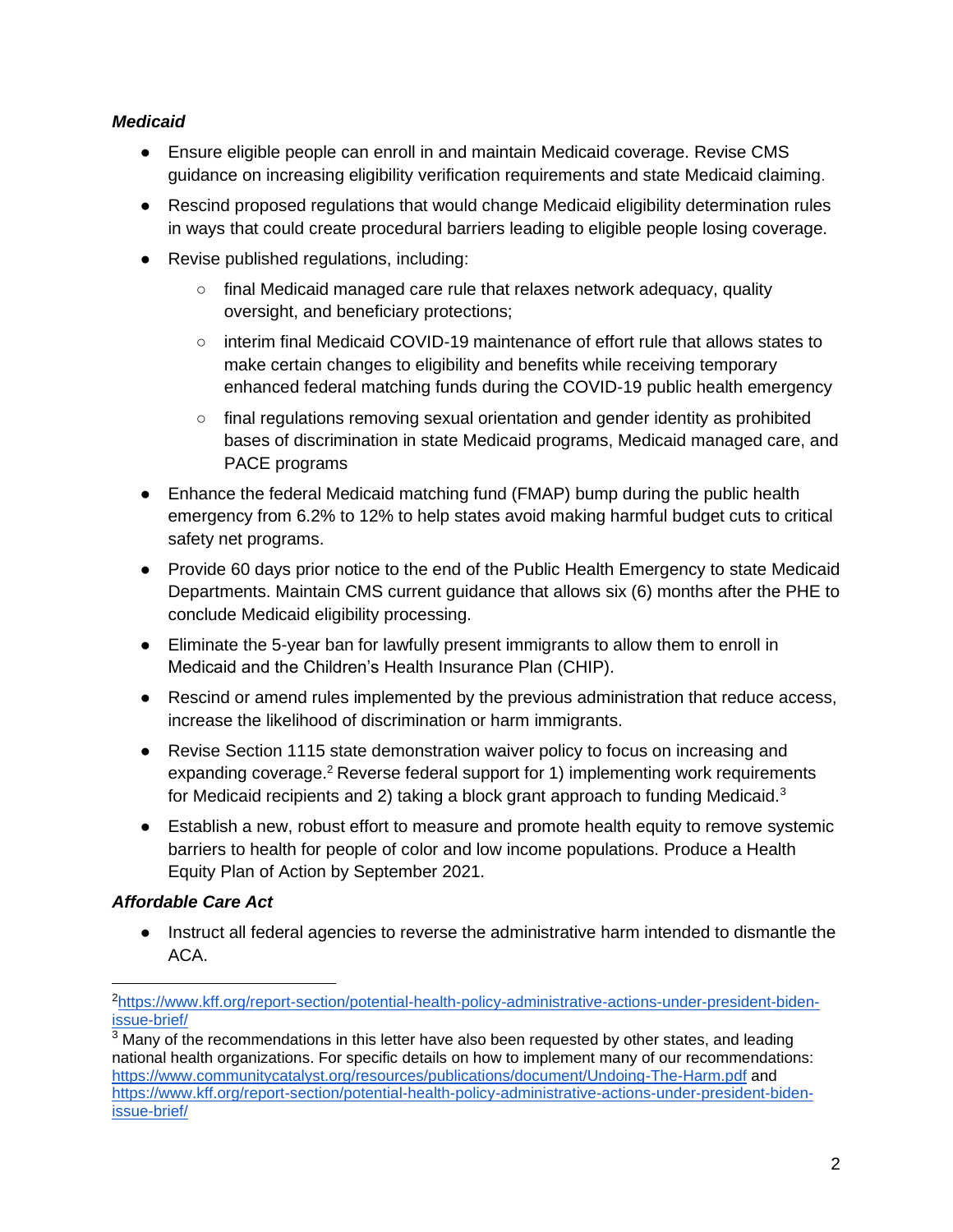- Fix the "family glitch," the ACA rule that bases eligibility for a family's premium subsidies on whether available employer-sponsored insurance is affordable for the employee only, even if it's not actually affordable for the whole family.<sup>4</sup>
- Cap required individual premium contribution amounts at 8.5% of income and eliminate the subsidy cliff.<sup>5</sup>
- Rescind regulations that expanded the types of employers that may be exempt from the ACA's contraceptive coverage requirement.<sup>6</sup>
- Reverse guidance for Section 1332 state waivers that 1) threatens coverage and affordability, particularly for key vulnerable populations, including people with low incomes or pre-existing conditions; and 2) unravels ACA consumer protections.
- Create new flexibilities for Section 1332 state waivers that allow states to expand coverage in creative ways and extend the time period for these waivers to accomplish budget neutrality.
- Rescind the previous administration's version of section 1557 rules and uphold strong nondiscrimination protections and enforcement.
- Revise 2018 rules for Essential Health Benefits (EHB) to eliminate the ability for insurers to substitute benefits within and across EHB categories.
- Rescind regulations that encourage consumers to buy plans that do not comply with the Affordable Care Act, including short-term, limited duration plans and association health plans.
- Reverse the previous administration's policies implemented in the yearly notice of benefit and payment parameter rules, including medical loss ratio and rate review requirements, eliminating standardized plans and federal oversight of network adequacy and the changes to insurance payment formulas.
- Expand access to Advanced Premium Tax Credits (APTCs) to include DACA recipients
- Develop new guidelines allowing the use of 1332 waiver funds to be used to expand access to APTCs regardless of immigration status.

# **Other Programs**

- Terminate the public charge rule, and launch a public health education campaign to let the public know it is safe to enroll in critical safety net programs like Medicaid.
- Withdraw the federal poverty level (FPL) measure proposal from Office of Management and Budget and create a new FPL measure that accounts for the costs of additional children.

<sup>4</sup> <https://www.healthinsurance.org/obamacare/no-family-left-behind-by-obamacare/> <sup>5</sup>[https://www.kff.org/health-reform/issue-brief/affordability-in-the-aca-marketplace-under-a-proposal-like-](https://www.kff.org/health-reform/issue-brief/affordability-in-the-aca-marketplace-under-a-proposal-like-joe-bidens-health-plan/)

[joe-bidens-health-plan/](https://www.kff.org/health-reform/issue-brief/affordability-in-the-aca-marketplace-under-a-proposal-like-joe-bidens-health-plan/) <sup>6</sup>[https://www.kff.org/health-reform/issue-brief/new-regulations-broadening-employer-exemptions-to](https://www.kff.org/health-reform/issue-brief/new-regulations-broadening-employer-exemptions-to-contraceptive-coverage-impact-on-women/)[contraceptive-coverage-impact-on-women/](https://www.kff.org/health-reform/issue-brief/new-regulations-broadening-employer-exemptions-to-contraceptive-coverage-impact-on-women/)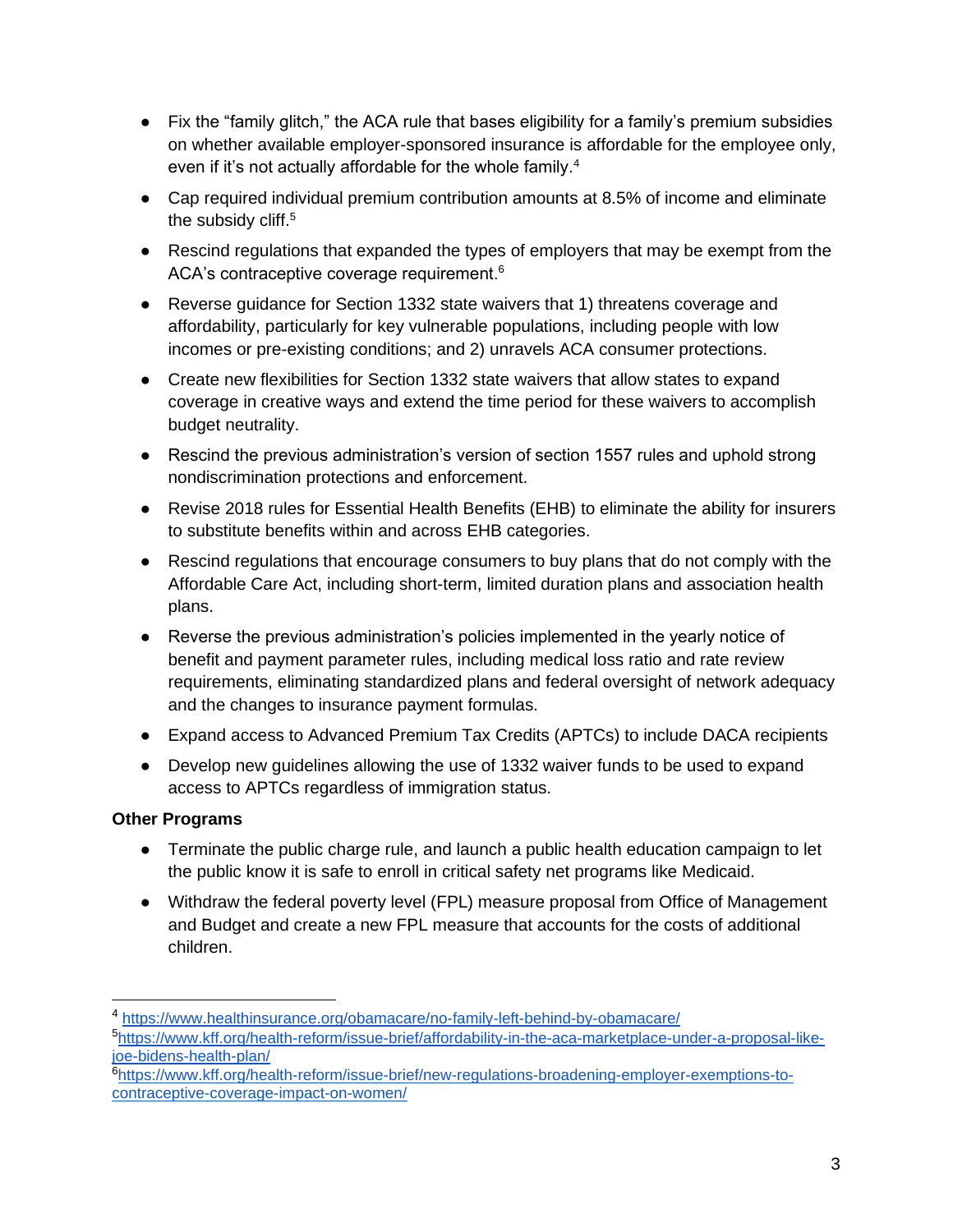- Restore U.S. membership to the World Health Organization.
- Repeal all regulatory reform actions that limit ability to promulgate new regulations or sub-regulatory guidance (this includes the 2019 Executive Order (EO) and "Good Guidance" & agency rules).
- Rescind the Executive Order "Combating Race and Sex Stereotyping."
- $\bullet$  Restore access to reproductive health services, by restoring the Title X program, a cornerstone of the publicly funded family planning network.<sup>7</sup>
- Rescind and undo actions taken pursuant to Executive Order 13798 Promoting Free Speech and Religious Liberty, which set the stage for expanding the use of religion to discriminate against people seeking reproductive health care, including the rules that allow employers to deny birth control coverage to their employees, and the creation of the HHS Conscience and Religious Freedom Division which emboldens discrimination and refusals of care.
- Reverse the Trump administration's harmful changes to: the 2015 Affirmatively Furthering Fair Housing (AFFH) rule; the 2013 Disparate Impact rule; the 2016 rule to provide Equal Access in Accordance with an Individual's Gender Identity; and the antiimmigrant proposal to prohibit "mixed status" families from living in public and other HUD- or USDA-subsidized housing.
- Ensure sufficient funding for the federal and state implementation of the new National Suicide Hotline Designation Act, which created "988" as the universal three digit dialing code for mental health crises.
- Create a cross-agency federal team to respond to behavioral health crises.
- Withdraw the rule regarding the frequency of disability reviews (CDR) for those reliant on Social Security & Disability Income (SSDI).
- Strengthen our nation's mental health and addiction parity law and work to achieve the full promise of parity by 2025.
	- Work with Congress to enact a requirement that issuers or plans submit comparative analyses upon request from federal oversight agencies, through the Mental Health Parity Compliance Act (S. 1737 / H.R. 3165).
	- Support the creation of a Consumer Parity Portal that gives patients a single place to get information about their rights, the results of audits and the ability to submit and track consumer parity complaints via the Behavioral Health Coverage Transparency Act (S. 1576 / H.R. 2874).
	- $\circ$  Help pass the Parity Enforcement Act (H.R 2848), which would amend the Employee Retirement Income Security Act (ERISA) to provide the Department of Labor the authority to investigate and levy monetary penalties against health

 $7$  Restoring the Title X program requires the elimination of the "domestic gag rule" and undoing efforts to narrow the program's provider network. More detail is provided here: [https://www.guttmacher.org/article/2019/03/title-x-under-attack-our-comprehensive-guide#](https://www.guttmacher.org/article/2019/03/title-x-under-attack-our-comprehensive-guide)